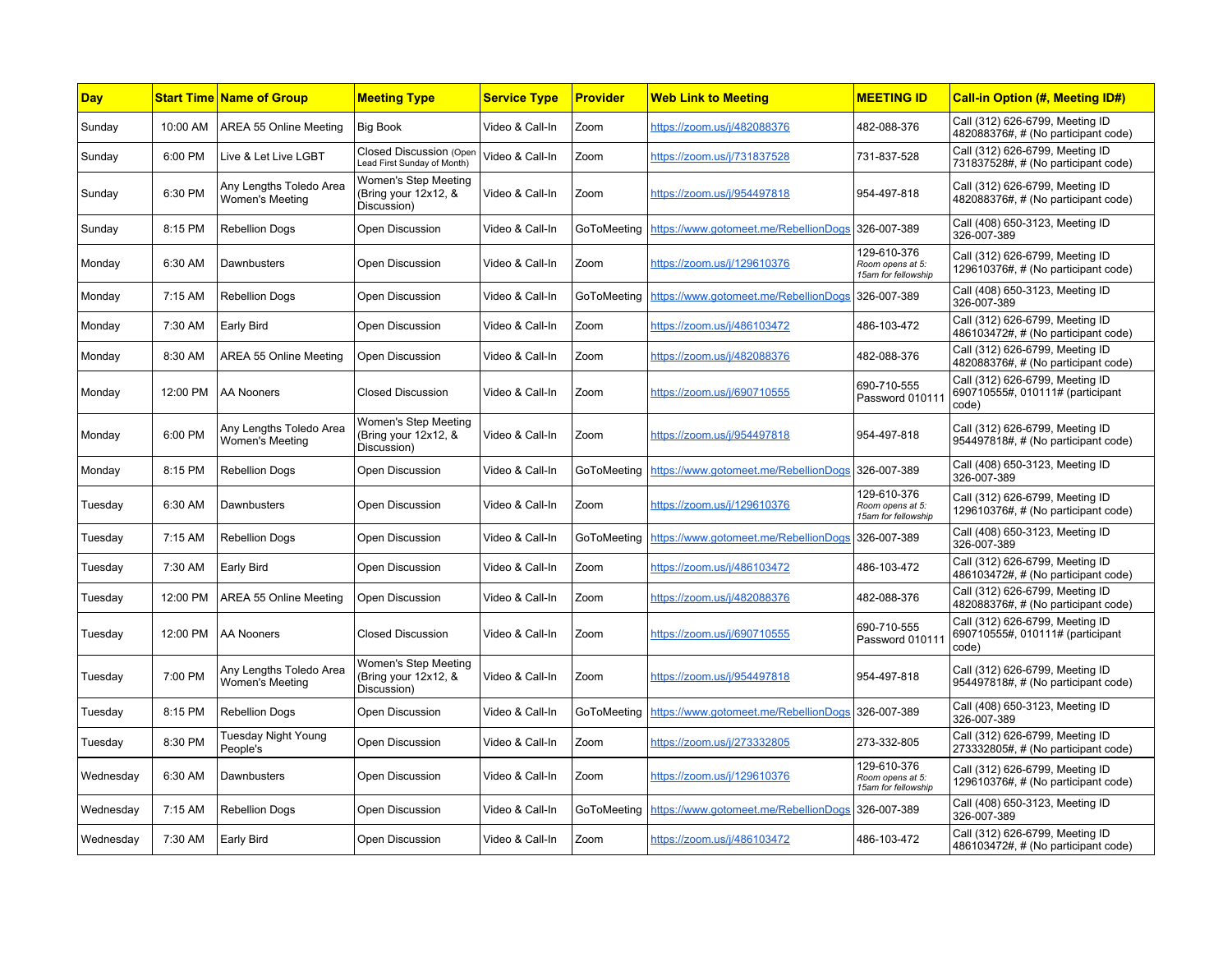| Wednesday | 12:00 PM | <b>AA Nooners</b>                          | <b>Closed Discussion</b>                                    | Video & Call-In | Zoom        | https://zoom.us/j/690710555           | 690-710-555<br>Password 01011                            | Call (312) 626-6799, Meeting ID<br>690710555#, 010111# (participant<br>code) |
|-----------|----------|--------------------------------------------|-------------------------------------------------------------|-----------------|-------------|---------------------------------------|----------------------------------------------------------|------------------------------------------------------------------------------|
| Wednesdav | 6:00 PM  | Any Lengths Toledo Area<br>Women's Meeting | Women's Step Meeting<br>(Bring your 12x12, &<br>Discussion) | Video & Call-In | Zoom        | https://zoom.us/i/954497818           | 954-497-818                                              | Call (312) 626-6799, Meeting ID<br>954497818#, # (No participant code)       |
| Wednesday | 6:00 PM  | Live & Let Live LGBT                       | Closed Big Book Study<br>(we'll share the reading)          | Video & Call-In | Zoom        | https://zoom.us/j/731837528           | 731-837-528                                              | Call (312) 626-6799, Meeting ID<br>731837528#, # (No participant code)       |
| Wednesday | 6:30 PM  | <b>Findlay Women's New</b><br>Beginnings   | <b>Open Discussion</b>                                      | Video & Call-In | Zoom        | https://zoom.us/j/204921308           | 204-92-1308                                              | Call (929) 205-6099, Meeting ID<br>204-92-1308#, # (No participant code)     |
| Wednesday | 8:15 PM  | <b>Rebellion Dogs</b>                      | Open Discussion                                             | Video & Call-In | GoToMeeting | https://www.gotomeet.me/RebellionDogs | 326-007-389                                              | Call (408) 650-3123, Meeting ID<br>326-007-389                               |
| Wednesday | 8:30 PM  | AREA 55 Online Meeting                     | Open Discussion                                             | Video & Call-In | Zoom        | https://zoom.us/i/482088376           | 482-088-376                                              | Call (312) 626-6799, Meeting ID<br>482088376#, # (No participant code)       |
| Thursday  | 6:30 AM  | Dawnbusters                                | Open Discussion                                             | Video & Call-In | Zoom        | https://zoom.us/j/129610376           | 129-610-376<br>Room opens at 5:<br>15am for fellowship   | Call (312) 626-6799, Meeting ID<br>129610376#, # (No participant code)       |
| Thursday  | 7:15 AM  | <b>Rebellion Dogs</b>                      | <b>Open Discussion</b>                                      | Video & Call-In | GoToMeeting | https://www.gotomeet.me/RebellionDogs | 326-007-389                                              | Call (408) 650-3123, Meeting ID<br>326-007-389                               |
| Thursday  | 7:30 AM  | Early Bird                                 | <b>Open Discussion</b>                                      | Video & Call-In | Zoom        | https://zoom.us/i/486103472           | 486-103-472                                              | Call (312) 626-6799, Meeting ID<br>486103472#, # (No participant code)       |
| Thursday  | 8:30 AM  | AREA 55 Online Meeting                     | <b>Open Discussion</b>                                      | Video & Call-In | Zoom        | https://zoom.us/i/482088376           | 482-088-376                                              | Call (312) 626-6799, Meeting ID<br>482088376#, # (No participant code)       |
| Thursday  | 12:00 PM | <b>AA Nooners</b>                          | <b>Closed Discussion</b>                                    | Video & Call-In | Zoom        | https://zoom.us/j/690710555           | 690-710-555<br>Password 01011                            | Call (312) 626-6799, Meeting ID<br>690710555#, 010111# (participant<br>code) |
| Thursday  | 12:00 PM | Perrysburg Women's<br>Noon Tide            | Women's 12x12                                               | Video & Call-In | Zoom        | https://zoom.us/i/8295492325          | 829-549-2325<br>Meeting room open<br>24/7 for fellowship | Call (929) 205-6099, Meeting ID<br>8295492325#, # (No participant code)      |
| Thursday  | 7:00 PM  | Any Lengths Toledo Area<br>Women's Meeting | Women's Step Meeting<br>(Bring your 12x12, &<br>Discussion) | Video & Call-In | Zoom        | https://zoom.us/j/954497818           | 954-497-818                                              | Call (312) 626-6799, Meeting ID<br>954497818#, # (No participant code)       |
| Thursday  | 8:00 PM  | Thursday Night Men's                       | <b>Closed Discussion</b>                                    | Video & Call-In | Zoom        | https://zoom.us/j/875497230           | 875-497-230                                              | Call (312) 626-6799, Meeting ID<br>875497230#, # (No participant code)       |
| Thursday  | 8:15 PM  | <b>Rebellion Dogs</b>                      | Open Discussion                                             | Video & Call-In | GoToMeeting | https://www.gotomeet.me/RebellionDogs | 326-007-389                                              | Call (408) 650-3123, Meeting ID<br>326-007-389                               |
| Thursday  | 9:30 PM  | Raising the Bottom                         | Open Discussion                                             | Video & Call-In | Zoom        | https://zoom.us/j/4323081201          | 432-308-1201                                             | Call (312) 626-6799, Meeting ID<br>4323081201#, # (No participant code)      |
| Friday    | 6:30 AM  | Dawnbusters                                | <b>Open Discussion</b>                                      | Video & Call-In | Zoom        | https://zoom.us/j/129610376           | 129-610-376<br>Room opens at 5:<br>15am for fellowship   | Call (312) 626-6799, Meeting ID<br>129610376#, # (No participant code)       |
| Friday    | 7:15 AM  | <b>Rebellion Dogs</b>                      | <b>Open Discussion</b>                                      | Video & Call-In | GoToMeeting | https://www.gotomeet.me/RebellionDogs | 326-007-389                                              | Call (408) 650-3123, Meeting ID<br>326-007-389                               |
| Friday    | 7:30 AM  | Early Bird                                 | Open Discussion                                             | Video & Call-In | Zoom        | https://zoom.us/j/486103472           | 486-103-472                                              | Call (312) 626-6799, Meeting ID<br>486103472#, # (No participant code)       |
| Friday    | 12:00 PM | AREA 55 Online Meeting                     | Open Discussion                                             | Video & Call-In | Zoom        | https://zoom.us/j/482088376           | 482-088-376                                              | Call (312) 626-6799, Meeting ID<br>482088376#, # (No participant code)       |
| Friday    | 12:00 PM | <b>AA Nooners</b>                          | <b>Closed Discussion</b>                                    | Video & Call-In | Zoom        | https://zoom.us/j/690710555           | 690-710-555<br>Password 01011                            | Call (312) 626-6799, Meeting ID<br>690710555#, 010111# (participant<br>code) |
| Friday    | 6:00 PM  | Any Lengths Toledo Area<br>Women's Meeting | Women's Step Meeting<br>(Bring your 12x12, &<br>Discussion) | Video & Call-In | Zoom        | https://zoom.us/j/954497818           | 954-497-818                                              | Call (312) 626-6799, Meeting ID<br>954497818#, # (No participant code)       |